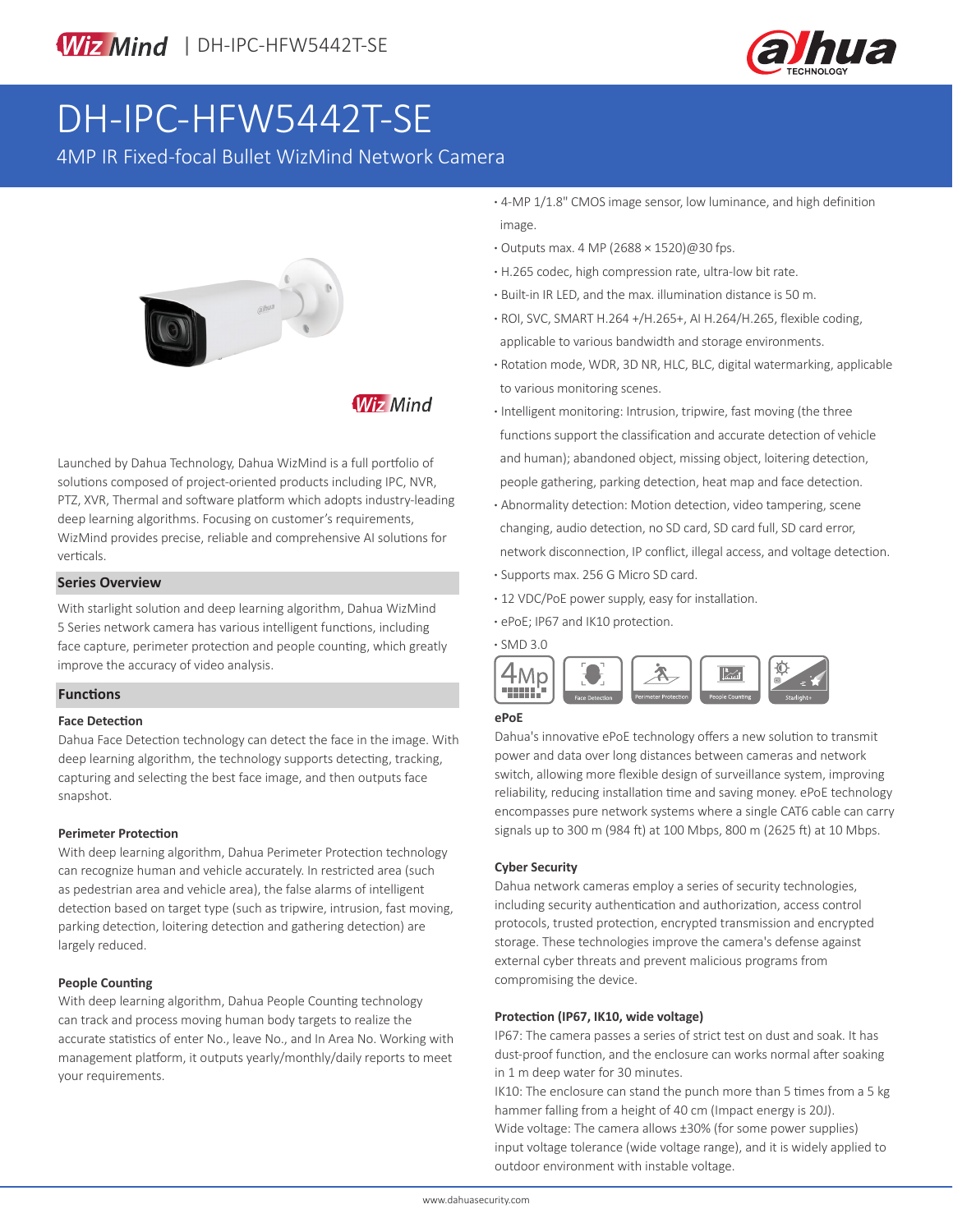## Wiz Mind | DH-IPC-HFW5442T-SE

### **Technical Specification**

| Camera                       |                  |                                                                                                                                                                          |                          |                                |                                |
|------------------------------|------------------|--------------------------------------------------------------------------------------------------------------------------------------------------------------------------|--------------------------|--------------------------------|--------------------------------|
| Image Sensor                 |                  | 1/1.8" CMOS                                                                                                                                                              |                          |                                |                                |
| Max. Resolution              |                  | 2688 (H) × 1520 (V)                                                                                                                                                      |                          |                                |                                |
| <b>ROM</b>                   |                  | 128 MB                                                                                                                                                                   |                          |                                |                                |
| <b>RAM</b>                   |                  | 512 MB                                                                                                                                                                   |                          |                                |                                |
| <b>Scanning System</b>       |                  | Progressive                                                                                                                                                              |                          |                                |                                |
| Electronic Shutter Speed     |                  | Auto/Manual 1/3 s-1/100,000 s                                                                                                                                            |                          |                                |                                |
| Min. Illumination            |                  | 0.002 lux@F1.6 (Color, 30 IRE)<br>0.0002 lux@F1.6 (B/W, 30 IRE)<br>0 lux (Illuminator on)                                                                                |                          |                                |                                |
| S/N Ratio                    |                  | $>56$ dB                                                                                                                                                                 |                          |                                |                                |
| <b>Illumination Distance</b> |                  | 50 m (164.04 ft) (IR)                                                                                                                                                    |                          |                                |                                |
| Illuminator On/Off Control   |                  | Auto;Manual                                                                                                                                                              |                          |                                |                                |
| <b>Illuminator Number</b>    |                  | 4 (IR LED)                                                                                                                                                               |                          |                                |                                |
| Pan/Tilt/Rotation Range      |                  | Pan: 0°-360°<br>Tilt: 0°-90°<br>Rotation: 0°-360°                                                                                                                        |                          |                                |                                |
| Lens                         |                  |                                                                                                                                                                          |                          |                                |                                |
| Lens Type                    |                  | Fixed-focal                                                                                                                                                              |                          |                                |                                |
| Lens Mount                   |                  | M12                                                                                                                                                                      |                          |                                |                                |
| Focal Length                 |                  | 2.8 mm; 3.6 mm; 6 mm                                                                                                                                                     |                          |                                |                                |
| Max. Aperture                |                  | F1.6                                                                                                                                                                     |                          |                                |                                |
| <b>Field of View</b>         |                  | 2.8 mm: Horizontal: 113°; Vertical: 60°; Diagonal: 134°<br>3.6 mm: Horizontal: 89°; Vertical: 48°; Diagonal: 104°<br>6 mm: Horizontal: 56°; Vertical: 31°; Diagonal: 65° |                          |                                |                                |
| Iris Control                 |                  | Fixed                                                                                                                                                                    |                          |                                |                                |
| <b>Close Focus Distance</b>  |                  | 2.8 mm: 0.6 m (1.97 ft)<br>3.6 mm: 1.2 m (3.94 ft)<br>6 mm: 2.5 m (8.20 ft)                                                                                              |                          |                                |                                |
| <b>DORI</b><br>Distance      | Lens             | Detect                                                                                                                                                                   | Observe                  | Recognize                      | Identify                       |
|                              | $2.8$ mm         | 38.6 m<br>(126.64 ft)                                                                                                                                                    | 15.4 m<br>(50.52 ft)     | 7.7 <sub>m</sub><br>(25.26 ft) | 3.9 <sub>m</sub><br>(12.80 ft) |
|                              | $3.6 \text{ mm}$ | 55.2 m<br>$(181.10 \text{ ft})$                                                                                                                                          | 22.1 m<br>(72.51 ft)     | 11.0 m<br>(36.09 ft)           | 5.5 <sub>m</sub><br>(18.04 ft) |
|                              | 6 mm             | 82.8 m<br>(271.65 ft)                                                                                                                                                    | 33.1 m<br>$(108.60)$ ft) | 16.6 m<br>(54.46 ft)           | 8.3 m<br>(27.23 ft)            |
| Smart Event                  |                  |                                                                                                                                                                          |                          |                                |                                |

| <b>IVS</b>                | Abandoned object; missing object                                                                           |  |  |
|---------------------------|------------------------------------------------------------------------------------------------------------|--|--|
| Heat Map                  | Yes                                                                                                        |  |  |
| Professional, intelligent |                                                                                                            |  |  |
| $\mathbf{u}$              | Intrusion, tripwire, fast moving (the three functions<br>support the classification and accurate detection |  |  |

| IVS (Perimeter Protection) | Intrusion, tripwire, fast moving (the three functions<br>support the classification and accurate detection<br>of vehicle and human); loitering detection, people<br>gathering, and parking detection |  |
|----------------------------|------------------------------------------------------------------------------------------------------------------------------------------------------------------------------------------------------|--|
| SMD 3.0                    | Less false alarm, longer detection distance                                                                                                                                                          |  |
|                            |                                                                                                                                                                                                      |  |

| <b>Face Detection</b>          | Face detection; track; snapshot; snapshot optimization;<br>optimal face snapshot upload; face enhancement; face<br>exposure; face snapshot set as face, one-inch photo<br>or custom; 3 snapshot strategies (real-time snapshot,<br>optimization snapshot and quality first); face angle filter;<br>optimization time setting                                                      |  |  |
|--------------------------------|-----------------------------------------------------------------------------------------------------------------------------------------------------------------------------------------------------------------------------------------------------------------------------------------------------------------------------------------------------------------------------------|--|--|
| <b>People Counting</b>         | Tripwire people counting, generating and exporting<br>report (day/month); people counting in area; queue<br>management; 4 rules can be set for tripwire, people<br>counting in area and queue management.                                                                                                                                                                         |  |  |
| Smart Search                   | Work together with Smart NVR to perform refine<br>intelligent search, event extraction and merging to event<br>videos                                                                                                                                                                                                                                                             |  |  |
| Video                          |                                                                                                                                                                                                                                                                                                                                                                                   |  |  |
| Video Compression              | H.265; H.264; H.264H; H.264B; MJPEG (Only supported<br>by the sub stream)                                                                                                                                                                                                                                                                                                         |  |  |
| <b>Smart Codec</b>             | Smart H.265+; Smart H.264+                                                                                                                                                                                                                                                                                                                                                        |  |  |
| AI Coding                      | AI H.265; AI H.264                                                                                                                                                                                                                                                                                                                                                                |  |  |
| Video Frame Rate               | Main stream: 2688 × 1520 (1 fps-25/30 fps) /1920 ×<br>1080 (1 fps-50/60 fps)<br>Sub stream: D1@(1-25/30 fps)<br>Third stream: 1080p@(1-25/30 fps)<br>*The values above are the max. frame rates of each<br>stream; for multiple streams, the values will be subjected<br>to the total encoding capacity.                                                                          |  |  |
| Stream Capability              | 3 streams                                                                                                                                                                                                                                                                                                                                                                         |  |  |
| Resolution                     | 2688 × 1520; 2304 × 1296; 1080p (1920 × 1080); 1.3M<br>(1280 × 960); 720p (1280 × 720); D1 (704 × 576/704 ×<br>480); VGA (640 × 480); CIF (352 × 288/352 × 240)                                                                                                                                                                                                                   |  |  |
| <b>Bit Rate Control</b>        | CBR/VBR                                                                                                                                                                                                                                                                                                                                                                           |  |  |
| Video Bit Rate                 | H.264: 3 kbps-20480 kbps<br>H.265: 3 kbps-20480 kbps                                                                                                                                                                                                                                                                                                                              |  |  |
| Day/Night                      | Auto(ICR)/Color/B/W                                                                                                                                                                                                                                                                                                                                                               |  |  |
| BLC                            | Yes                                                                                                                                                                                                                                                                                                                                                                               |  |  |
| HLC                            | Yes                                                                                                                                                                                                                                                                                                                                                                               |  |  |
| WDR                            | 140 dB                                                                                                                                                                                                                                                                                                                                                                            |  |  |
| Scene Self-adaptation<br>(SSA) | Yes                                                                                                                                                                                                                                                                                                                                                                               |  |  |
| <b>White Balance</b>           | Auto; natural; street lamp; outdoor; manual; regional<br>custom                                                                                                                                                                                                                                                                                                                   |  |  |
| Gain Control                   | Auto; Manual                                                                                                                                                                                                                                                                                                                                                                      |  |  |
| <b>Noise Reduction</b>         | 3D NR                                                                                                                                                                                                                                                                                                                                                                             |  |  |
| <b>Motion Detection</b>        | OFF/ON (4 areas, rectangular)                                                                                                                                                                                                                                                                                                                                                     |  |  |
| Region of Interest (RoI)       | Yes (4 areas)                                                                                                                                                                                                                                                                                                                                                                     |  |  |
| Defog                          | Yes                                                                                                                                                                                                                                                                                                                                                                               |  |  |
| <b>Image Rotation</b>          | 0°/90°/180°/270° (Support 90°/270° with 4M resolution<br>and lower)                                                                                                                                                                                                                                                                                                               |  |  |
| Mirror                         | Yes                                                                                                                                                                                                                                                                                                                                                                               |  |  |
| Privacy Masking                | 8 areas                                                                                                                                                                                                                                                                                                                                                                           |  |  |
| Alarm                          |                                                                                                                                                                                                                                                                                                                                                                                   |  |  |
| Alarm Event                    | No SD card; SD card full; SD card error; network<br>disconnection; IP conflict; illegal access; motion<br>detection; video tampering; tripwire; intrusion; fast<br>moving; abandoned object; missing object; loitering<br>detection; people gathering; parking detection; scene<br>changing; SMD; people counting in area; stay detection;<br>people counting; security exception |  |  |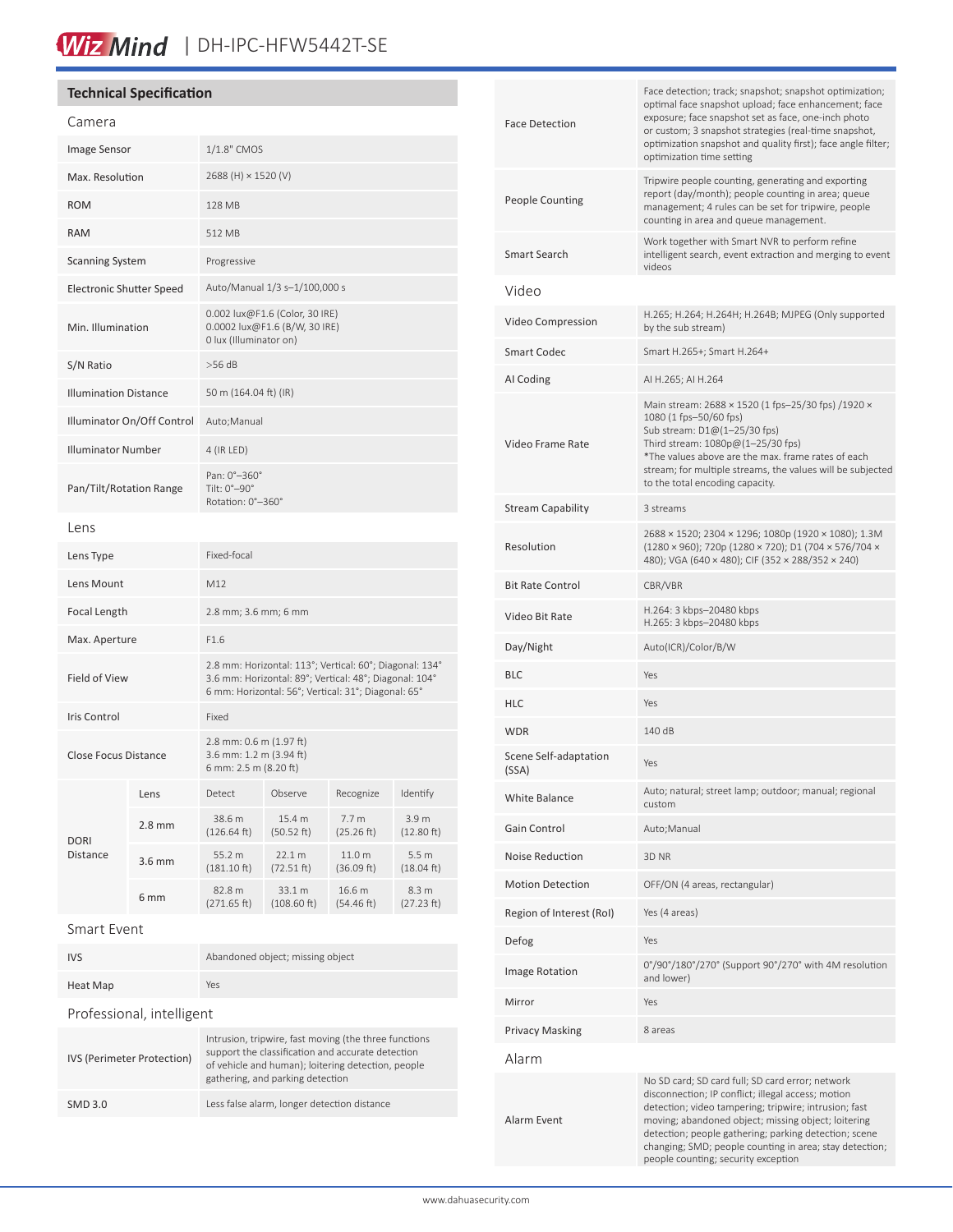### Wiz Mind | DH-IPC-HFW5442T-SE

#### Network

| Network Port                 | RJ-45 (10/100 Base-T)                                                                                                                                                                                                                                                 |  |  |  |
|------------------------------|-----------------------------------------------------------------------------------------------------------------------------------------------------------------------------------------------------------------------------------------------------------------------|--|--|--|
| SDK and API                  | Yes                                                                                                                                                                                                                                                                   |  |  |  |
| <b>Cyber Security</b>        | Video encryption; firmware encryption; configuration<br>encryption; Digest; WSSE; account lockout; security logs;<br>IP/MAC filtering; generation and importing of X.509<br>certification; syslog; HTTPS; 802.1x; trusted boot; trusted<br>execution; trusted upgrade |  |  |  |
| Network Protocol             | IPv4; IPv6; HTTP; HTTPS; TCP; UDP; ARP; RTP; RTSP; RTCP;<br>RTMP; SMTP; FTP; SFTP; DHCP; DNS; DDNS; QoS; UPnP;<br>NTP; Multicast; ICMP; IGMP; NFS; SAMBA; PPPoE; 802.1x;<br><b>SNMP</b>                                                                               |  |  |  |
| Interoperability             | ONVIF (Profile S/Profile G/Profile T); CGI; Milestone; P2P                                                                                                                                                                                                            |  |  |  |
| User/Host                    | 20 (Total bandwidth: 80 M)                                                                                                                                                                                                                                            |  |  |  |
| Storage                      | FTP; SFTP; Micro SD card (support max. 256 GB); NAS                                                                                                                                                                                                                   |  |  |  |
| <b>Browser</b>               | IE: IE 8 and later<br>Chrome<br>Firefox                                                                                                                                                                                                                               |  |  |  |
| Management Software          | Smart PSS; DSS; DMSS                                                                                                                                                                                                                                                  |  |  |  |
| <b>Mobile Client</b>         | iOS; Android                                                                                                                                                                                                                                                          |  |  |  |
| Certification                |                                                                                                                                                                                                                                                                       |  |  |  |
| Certifications               | CE-LVD: EN60950-1;<br>CE-EMC: Electromagnetic Compatibility Directive<br>2014/30/EU;<br>FCC: 47 CFR FCC Part 15, Subpart B;<br>UL/CUL:<br>UL60950-1<br>CAN/CSA C22.2 No.60950-1-07                                                                                    |  |  |  |
| Power                        |                                                                                                                                                                                                                                                                       |  |  |  |
| Power Supply                 | 12 VDC/PoE (802.3af)/ePoE                                                                                                                                                                                                                                             |  |  |  |
| Power Consumption            | Basic: 2.4 W (12 VDC); 3 W (PoE)<br>Max. (H.265 + three streams + intelligence on + IR on):<br>7.1 W (12 VDC); 8.4 W (PoE)                                                                                                                                            |  |  |  |
| Environment                  |                                                                                                                                                                                                                                                                       |  |  |  |
| <b>Operating Temperature</b> | $-40$ °C to +60 °C (-40 °F to +140 °F)                                                                                                                                                                                                                                |  |  |  |
| <b>Operating Humidity</b>    | ≤ 95%                                                                                                                                                                                                                                                                 |  |  |  |
| Storage Temperature          | -40 °C to +60 °C (-40 °F to +140 °F)                                                                                                                                                                                                                                  |  |  |  |
| Protection                   | IP67; IK10                                                                                                                                                                                                                                                            |  |  |  |
| Structure                    |                                                                                                                                                                                                                                                                       |  |  |  |
| Casing                       | Metal                                                                                                                                                                                                                                                                 |  |  |  |
| <b>Product Dimensions</b>    | 244.1 mm × 79.0 mm × 75.9 mm (9.61" × 3.11" × 2.99")<br>$(L \times W \times H)$                                                                                                                                                                                       |  |  |  |
| Net Weight                   | 815 g (1.80 lb)                                                                                                                                                                                                                                                       |  |  |  |

Gross Weight 1080 g (2.38 lb)

| <b>Ordering Information</b> |                     |                                                           |  |  |
|-----------------------------|---------------------|-----------------------------------------------------------|--|--|
| Type                        | Model               | Description                                               |  |  |
| <b>5MP Camera</b>           | DH-IPC-HFW5442TP-SF | 5MP IR Fixed-focal Bullet WizMind<br>Network Camera, PAL  |  |  |
|                             | DH-IPC-HFW5442TN-SF | 5MP IR Fixed-focal Bullet WizMind<br>Network Camera, NTSC |  |  |
| Accessories<br>(Optional)   | <b>PFA135</b>       | lunction hox                                              |  |  |
|                             | PFA130-F            | lunction hox                                              |  |  |
|                             | <b>PFA152-F</b>     | Pole Mount Bracket                                        |  |  |
|                             | <b>PFM321D</b>      | 12 VDC 1A Power Adapter                                   |  |  |
|                             | <b>PFM900-F</b>     | Integrated Mount Tester                                   |  |  |
|                             | TF-P100/256G        | MicroSD Memory Card                                       |  |  |

#### **Accessories**





Junction box



PFA130-E Junction box



PFA152-E Pole Mount Bracket



PFM321D 12 VDC 1A Power Adapter



Integrated Mount Tester

TF-P100/256G MicroSD Memory Card

a/hua  $256<sub>GB</sub>$  U/42  $\begin{array}{|c|c|c|}\n\hline\n\text{mgg} & \text{V30} & \rightarrow \\
\hline\n\text{Mg} & \text{V30} & \rightarrow \\
\hline\n\text{Mg} & \text{V30} & \rightarrow\n\end{array}$